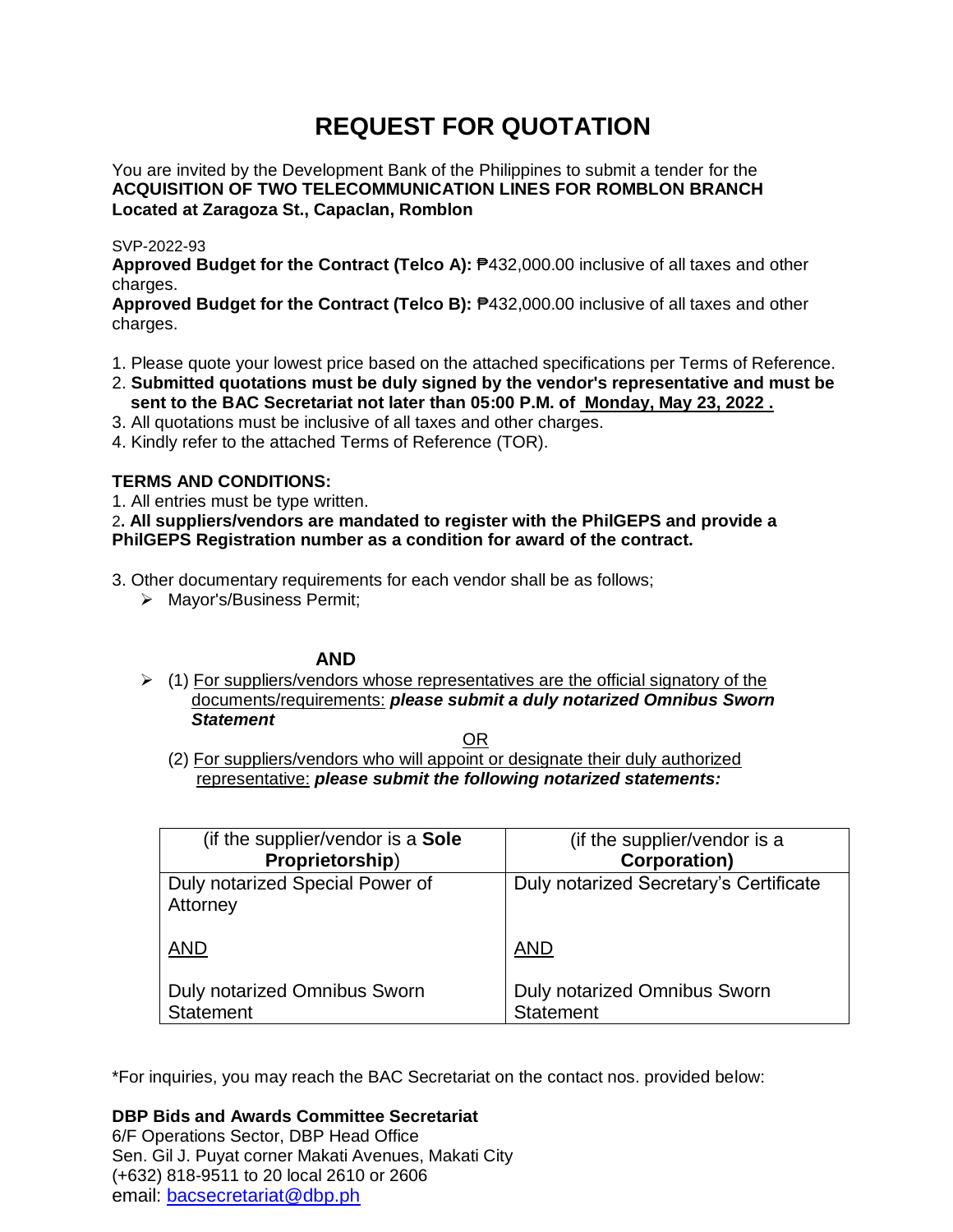#### **Annex A**

# ACQUISITION OF NEW, ADDITIONAL AND/OR REPLACEMENT TELECOMMUNICATION LINE/CONNECTIVITY SERVICE FOR THE DEVELOPMENT BANK OF THE PHILIPPINES (DBP)-**ROMBLON BRANCH**

### APPROVED BUDGET FOR THE CONTRACT: Telco A: Php 432,000 Telco B: Php 432,000

#### **TECHNICAL SPECIFICATIONS**

#### A. BACKGROUND

The telecommunication connectivity service (line) is for the connection of DBP online systems, services and facilities in any of the following DBP remote sites:

- A.1. Branch Office, including:
	- A.1.a. Lending Center
	- A.1.b. Cash Center
	- A.1.c. Branch-Lite Unit
- A.2. Automated Teller Machine (ATM)

#### **B. OBJECTIVE**

To acquire stable, reliable and secure telecommunication connectivity/line service to link DBP remote sites to the Head Office from an authorized and qualified telecommunication service provider (Telco).

# C. COVERAGE OF THE CONTRACT

The contract will be for a one (1) year period starting from date of acceptance of service with the option for automatic renewal.

#### **D. MINIMUM SPECIFICATIONS**

- D.1. Connectivity/Line Service Availability
	- > The minimum availability of service is 99.6%.
- D.2. Connectivity/Line Specifications
- D.2.a. Branch Office ☑
	- D.2.a.i. Wired MPLS/VPN, Radio Last Mile with minimum of 10 Mbps . bandwidth
	- D.2.a.ii. Inclusive network equipment, such as router and or router/modem, must not be on End-of-Life/End-of-Support status within the contract period
	- D.2.a.iii. Router must support GRE/mGRE tunneling and IP Security (ex. dynamic VPN) and SNMP
	- D.2.a.iv. DBP shall have the full access of the router
	- D.2.a.v. Provide near real time and historical link monitoring

#### D.2.b. ATM - Wired П.

- D.2.b.i. VPN connection at least 128 Kbps via MPLS
- D.2.b.ii. Inclusive network equipment, such as router and or router/modem, must not be on End-of-Life/End-of-Support status within the contract period
- D.2.b.iii. Support GRE tunneling and SNMP
- D.2.b.iv. Provide near real time and historical link monitoring

Page 1 of 4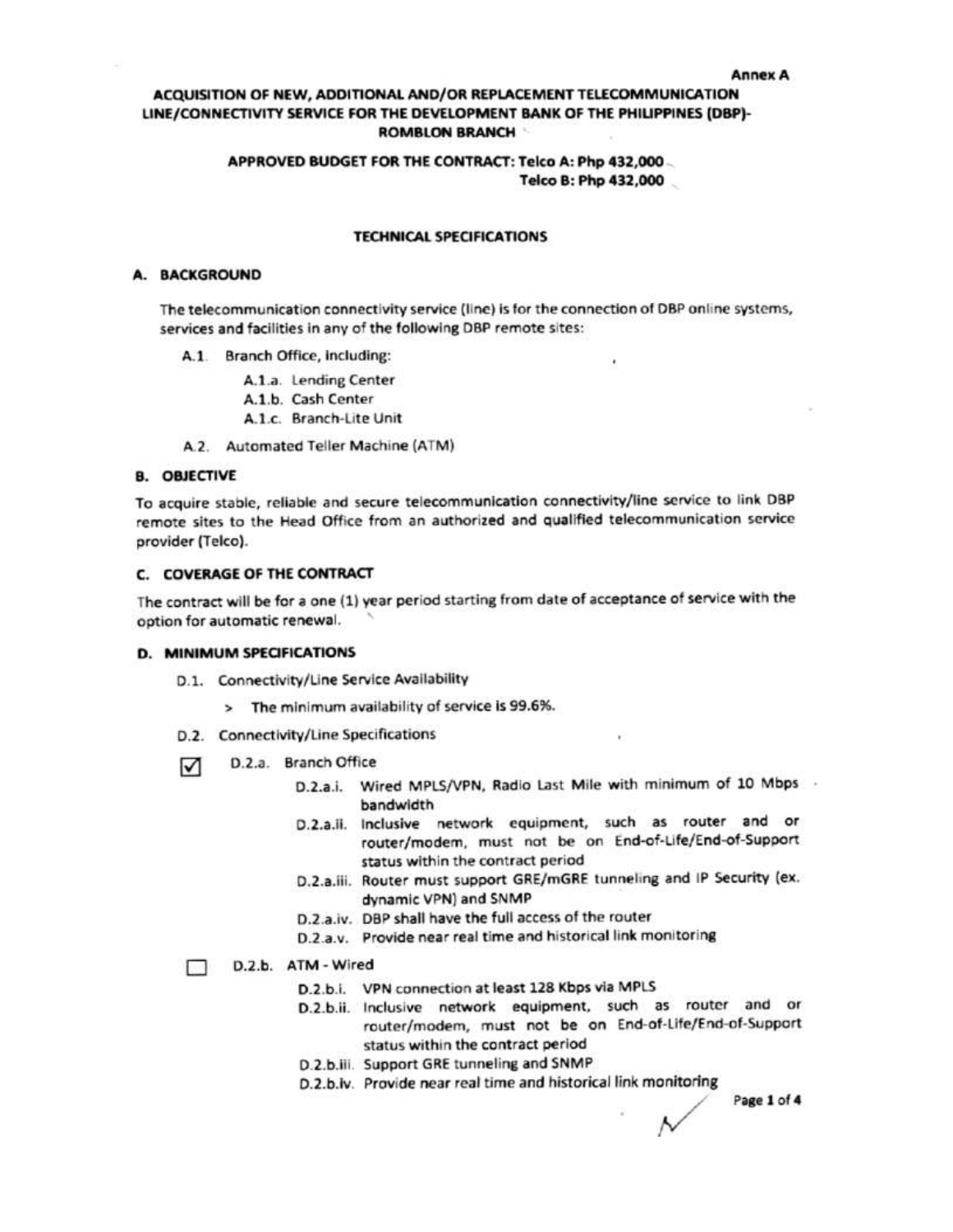ACQUISITION OF NEW ADDITIONAL AND JOR REPLACEMENT OF TELECOMMUNICATION. LINE/ CONNECTIVITY SERVICE FOR THE DEVELOPMENT BANK OF THE PHILIPPINES (DBP)

- D.2.c. ATM Wireless
	- D.2.c.i. Provide data transmission function by public GPRS/GSM network or higher
	- D.2.a.vi. Inclusive network equipment, such as router and or router/modem, must not be on End-of-Life/End-of-Support status within the contract period
	- D.2.c.ii. Support GRE Tunneling and SNMP
	- D.2.c.iii. Provide GUI access for local and remote management
	- D.2.c.iv. Operate at -30~+75°C temperature
	- D.2.c.v. Has LED status indication
	- D.2.c.vi. Support RJ45 console port
	- D.2.c.vii. Include: 1 power cord, 2 antennas, 1 console cable, 1 set documentation
	- D.2.c.viii. Provide near real time and historical link monitoring.
	- D.2.c.ix. Meet the average latency requirement of not greater than 200ms measured using the Ping utility or any similar mobile applications
	- D.2.c.x. Meet signal requirement of not less than 2 bars measured using mobile or similar devices capable of said measurement
	- D.2.c.xi. DBP shall have full access to the Modem/Router
- D.3. Support Services and Incident Management
	- D.3.a. The Telco shall provide 24 x 7 onsite, telephone and email support. For every service unavailability/downtime reported, the response time shall be within thirty (30) minutes.
	- D.3.b. Upon the occurrence of service unavailability/downtime, the Telco shall:
		- D.3.b.i. Conduct problem isolation/resolution and link restoration activities
		- D.3.b.ii. Notification via electronic mail (E-mail) and telephone within one (1) hour of the occurrence
		- D.3.b.iii. Minimum of twice a day status report to DBP via E-Mail
		- D.3.b.iv. Estimated time of arrival (ETA) if onsite activities required
		- D.3.b.v. Estimated time of resolution (ETR)
		- D.3.b.vi. Root cause
		- D.3.b.vii. Comply with DBP policies on security and confidentiality during support services.
	- D.3.c. The Telco shall submit an incident report stating the reason/s for the outage and detailing the steps undertaken to resolve a particular problem upon DBP's request.
- D.4. Service Performance Review
	- > The Telco shall conduct a performance review session at least once every quarter of a year

# E. TELECOMMUNICATION CONNECTIVITY/LINE REQUIREMENT CLASSIFICATION

The primary objective of the following provisions is to have multiple Telcos per site, providing service redundancy, high availability and avoiding single point of failure.

E.1. New Telecommunication Line Requirement

E.1.a. Covered Sites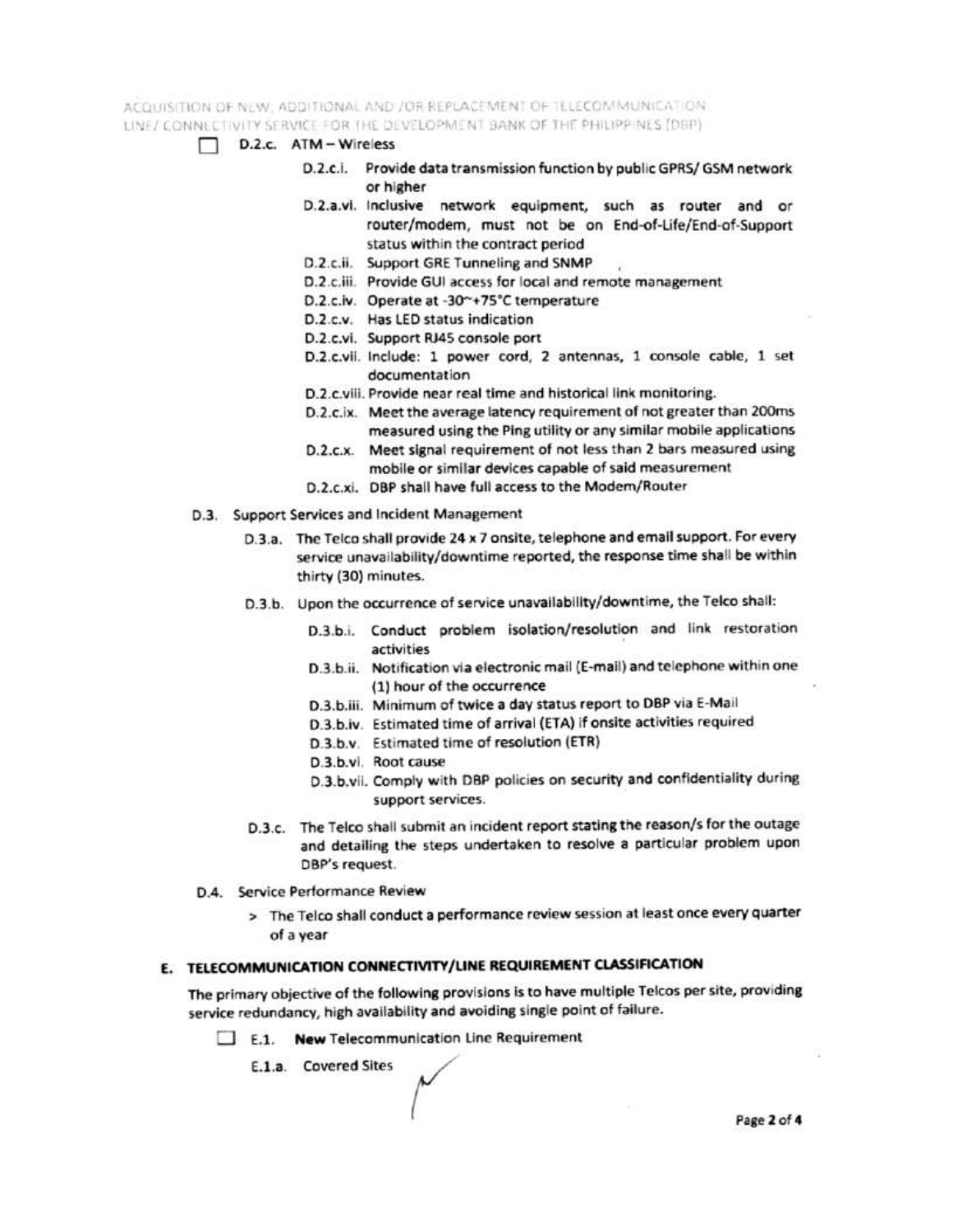ACQUISITION OF NEW, ADDITIONAL AND /OR REPLACEMENT OF TELECOMMUNICATION. LINE/ CONNECTIVITY SERVICE FOR THE DEVELOPMENT BANK OF THE PHILIPPINES (DBP)

> New remotes sites

#### E.1.b. Telco Selection Criteria

- > Telecommunication Line for Branch Office.
	- E.1.b.i. Two (2) different Telcos (Telco A and Telco B) shall be selected
	- E.1.b.ii. Telco A is the lowest (winning) provider
	- E.1.b.iii. Telco B is the second lowest provider
- > Telecommunication Line for Additional ATM Facility of a Branch Office
	- E.1.b.iv. The Telco must be different from the one which has the majority or most of the telecommunication connectivity services provided for the ATM/s of that Branch Office
- E.2. Additional Telecommunication Line Requirement
	- E.2.a. Covered Sites
		- > For existing sites with existing telecommunication line/s
	- E.2.b. Telco Exception
		- > The Telco/s of the existing line/s servicing the site shall not be invited and will not be allowed to participate
- E.3. Replacement Telecommunication Line Requirement M
	- E.3.a. Covered Sites
		- > For existing sites with existing telecommunication line/s
	- E.3.b. Telco Exception
		- E.3.b.i. For Telco Redundancy Replacement
			- > The Telco of the existing line/s servicing the site including the one to be replaced shall not be invited and will not be allowed to participate
		- E.3.b.ii. Replacement for the Purpose of Telecommunication Line Capacity (Bandwidth) Upgrade
			- > The Telco of the other existing line/s servicing the site (i.e., other than the one to be replaced) shall not be invited and will not be allowed to participate
		- E.3.b.iii. For Wireless to Wired Facility Replacement
			- > The Telco of the other existing line/s servicing the site (i.e., other than the one to be replaced) shall not be invited and will not be allowed to participate

#### **F. DISCONTINUANCE OF SERVICE**

DBP can opt to discontinue the service within the contract period without pre-termination fee/s, if the Telco provider fails to meet the required minimum availability of service, specified in item D.1, for three (3) consecutive months (3-strike rule)

#### **G. PAYMENT**

The payment shall be in a monthly basis every after the service acceptance.

Page 3 of 4